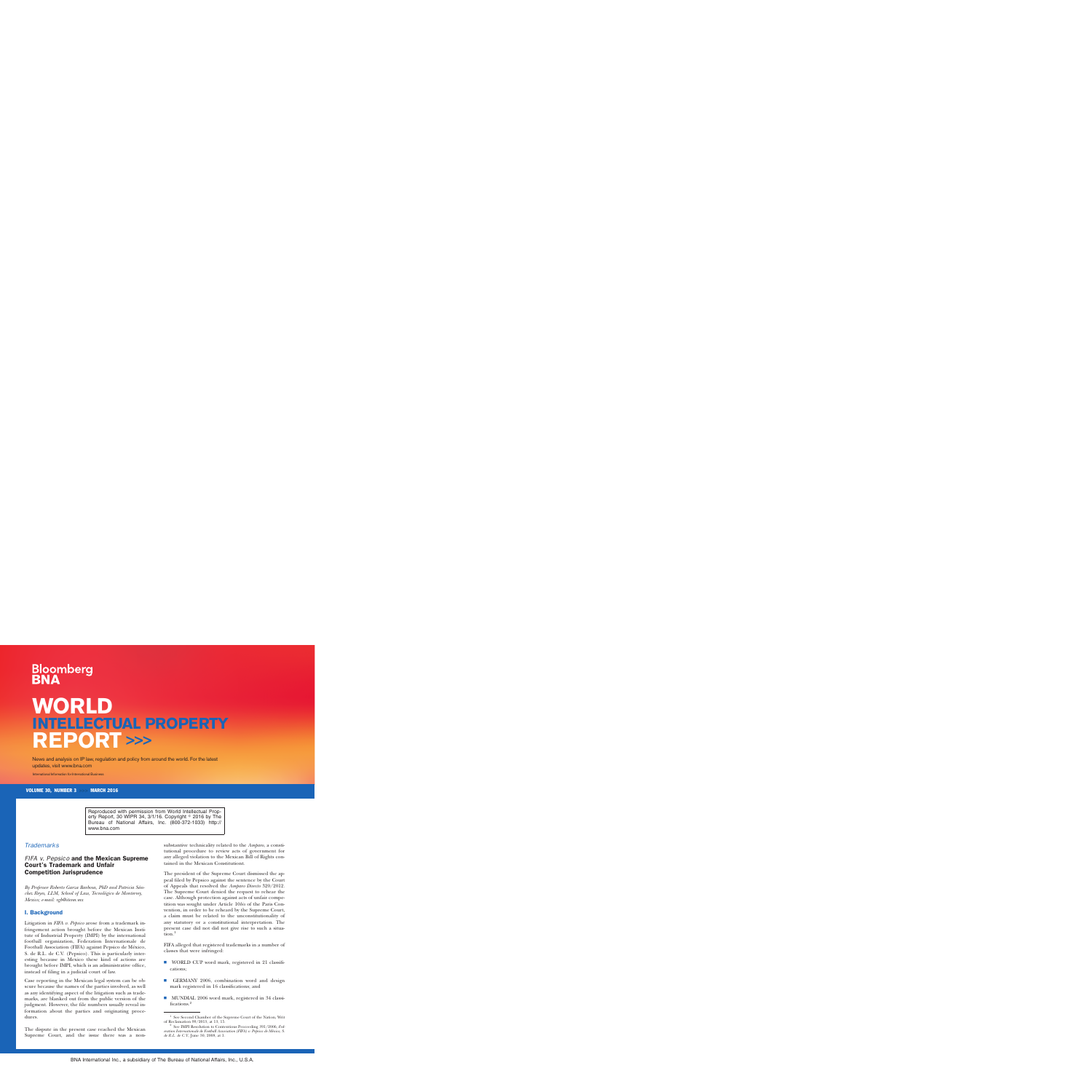Thus it claimed that there were in total 71 trademark infringements. FIFA argued that Pepsico committed acts that could lead consumers to believe that there was an association between them.3 These actions consisted of a publicity campaign conducted across various media, including television, radio, internet, and print, containing the following slogans:

- "Pepsi-huevocartoon...la porra official de Pepsi en Alema*nia esta´ de huevos*'' (Pepsi-*Huevocartoon* . . . the official Pepsi cheerleader in Germany is eggs); $<sup>4</sup>$ </sup>
- s ''*Juntando huevos para el mundial con Pepsi*'' (bringing together eggs for the World Cup with Pepsi);
- s ''*Pepsi futbol 2006*'';
- s ''*Pro´ximamente descubre ma´s futbol*'' (coming soon discover more football); and
- s ''*Pepsi pone los huevos en el mundial*'' (Pepsi puts the eggs in the World Cup)*.*

#### II. Legal Analysis

#### A. IMPI

FIFA alleged that the defendant infringed several provisions of the Mexican Industrial Property Act, namely Article 213 Parts I, IV, VII, IX clauses (a) and (c), XXVI and XXVII. On June 30, 2008, IMPI issued a resolution denying infringement for each of the legal provisions that the plaintiff had alleged as infractions.

Article 213 Part I defines an administrative infraction as ''the realization of acts contrary to fair uses and customs in industry, commerce, and services which imply unfair competition, and which are related to the matters regulated by this statute.''

IMPI stated that for conduct to fall within this framework, it would be necessary to analyze the other parts of Article  $213$ , because it is necessary to indicate the illicit conduct that infringes one of the other parts, to thus include such acts as contrary to good uses and customs. Therefore, IMPI said that Part I does not provide an independent cause of action, but requires the contravention of one of the other parts.

With regard to the infringement of Article 213, Part IV, namely through "the use of a trademark that it is so similar as to be confused with another registered trademark, to harbor the same or similar products or services protected by the registered trademark,'' IMPI held that for an offense to be found, two conditions must be met.

First, the existence of a registered trademark owned by the plaintiff, and second, that the defendant ''used in the same or similar products or services, a similar trademark that could be confused with the registered trademark."<sup>6</sup>

As to the first requirement, IMPI held in the present case that FIFA had conclusively demonstrated the existence of several trademarks registered in its favor. However, as for the second, IMPI ruled that ''the plaintiff has not established with any proof that defendant offered goods or services covered by the same trademark or a similar trademark so as to be confused with those goods and services covered by the registered trademarks."

As such, IMPI refused to declare an infringement of this part.

Infringement to Article 213 Pt. VII applies when the defendant uses as a trademark names, signs, symbols, abbreviations, or emblems as referred to in Article 4, and Parts VII, VIII, IX, XII, XIII, XIV, and XV of Article 90 of the Industrial Property Act. In this case, the infringement was directly related to Article 90 Pt. XV. That is, the alleged infringement was for the use of a well-known trademark in any classification. In this case, IMPI held that the plaintiff did not submit any evidence that proved the trademarks ''*Mundial 2006*'' and ''*World Cup*'' were well-known.<sup>8</sup> As such, IMPI ruled that there was no infringement or dilution.

Next, IMPI again analyzed infringement of Article 213 Pt. VII, but this time in relation to Article 4, as well as Article 90 Pt. VII of the same statute. In relation to Article 4, the IMPI established that the plaintiff had not provided any evidence that could sustain the claim that the slogans were contrary to morals and good customs.<sup>9</sup> As to the infringement of Article 90 Pt. VII, IMPI ruled that the evidence provided did not show that the defendant was using the flags of Mexico or Germany in its publicity campaigns.10 Again, the claim of infringement was denied.

Article 213 Pt. IX clause (a) defines as an infringement acts committed in the course of industrial or commercial activities that induces confusion, error, or deception upon the public, by causing unfound belief or supposition that there exists ''a relationship or association between an establishment and a third party.''

IMPI held that the evidence rendered did not support the suggestion that the plaintiff could be related to the defendant, nor that the defendant had misled the public into believing that there was a relationship between the parties.<sup>11</sup> As such, IMPI denied that there had been an infringement.

With regard to the alleged infringement of Pt. IX clause (c), which concerns actions causing the public to erroneously believe that the services provided or products sold were done ''under license or authorization of a third party,'' IMPI held that the legal hypothesis did not apply, since the evidence did not show that the defendant was ''committing acts that make consumers erroneously believe or assume that the defendant was authorized by the plaintiff to provide services or sell its prod-

 $^3\,$  Ibid at 2.  $^{4} \,$  Ibid at 88. All the reference to eggs was related to a cartoon animated movie produced in Mexico and exhibited during those times.

 $\,$  "World Cup" in Spanish is known as "Mundial".  $^{\,5}$  Ibid.  $^{\,6}$  Ibid.

<sup>&</sup>lt;sup>7</sup> Ibid.<br><sup>8</sup> Ibid at 122.<br><sup>9</sup> Ibid at 124.<br><sup>10</sup> Ibid at 126.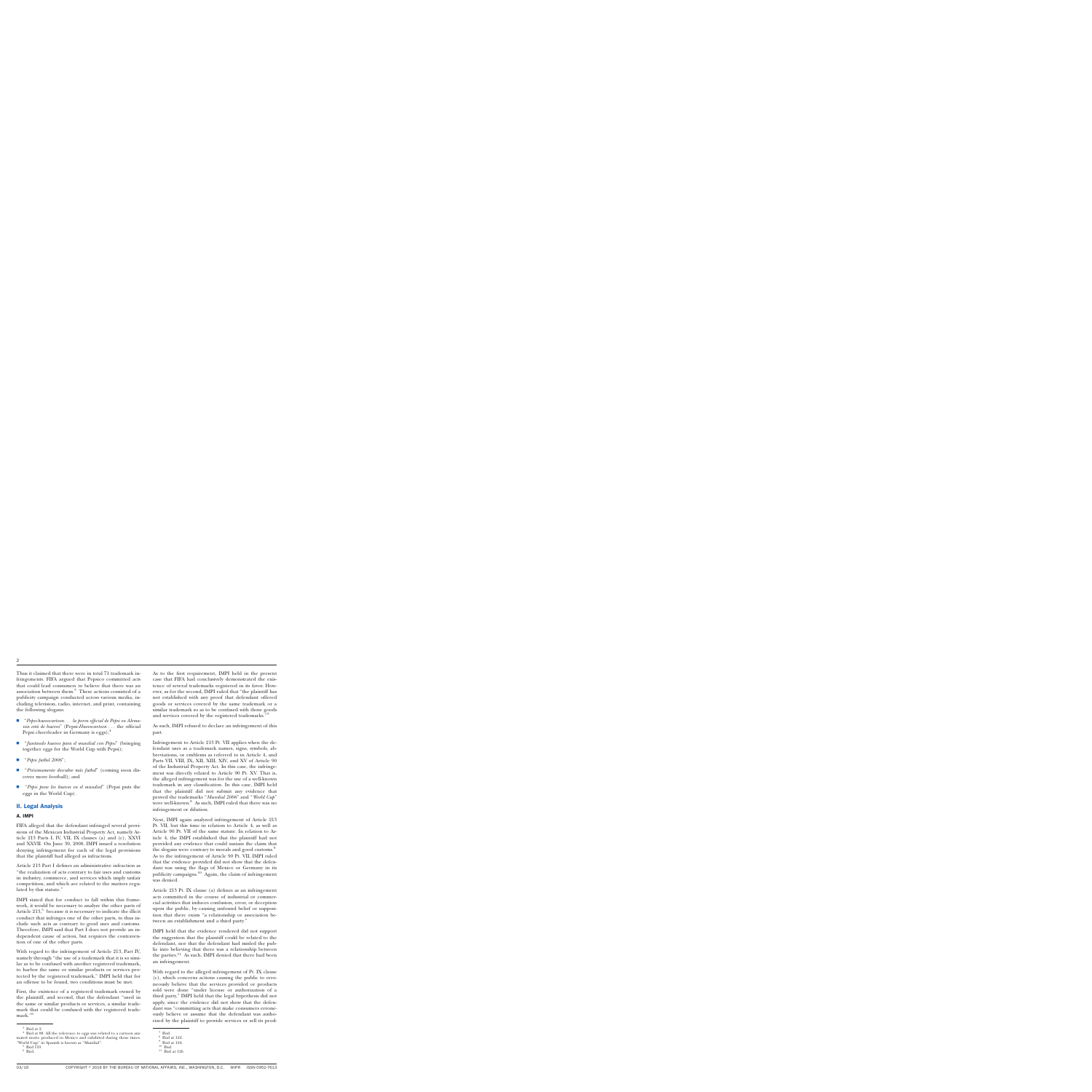ucts." $12$  This was on the basis that all advertisements were related to the sale of products labeled with trademarks owned by the defendant itself, such as ''Pepsi'', "Mirinda", "Manzanita Sol" or "7up", so that at no time could consumers have been led to believe that the sales were the result of a license agreement or authorization by the plaintiff. Therefore, the IMPI refused to declare an infringement.

The IMPI also refused to accept that there was infringement of Fraction XXVI of Article 213 of the Mexican Industrial Property Act, which states that ''to use the combination of distinctive signs, operation elements, and images, that allow the identification of equal or similar products or services that can be confused with others protected under this statute and whose use may cause or induce the public to confusion. . . . by making them believe or suppose the existence of a relationship between the owner of the registered trademarks and the unauthorized user..." is infringement.<sup>13</sup> According to this interpretation, the purpose of this legal precept was to protect the rights related to franchises, an issue that was not apparent from the record.<sup>14</sup> Similarly, the IMPI denied there was infringement of Fraction XXVII, that established as an infringement ''other violations to the provisions of this same statute that do not constitute crimes,'' since it was not proven that the defendant was in breach of any provision of the aforementioned statute.

Finally, the IMPI turned to the unfair competition cause of action established by Fraction I of Article 213 of the statute, denying its infringement, since there was no infringement to the other Fractions of Article 213.

It should be mentioned that as a counterclaim, the defendant requested the annulment and revocation of some of the registered trademarks in dispute.<sup>15</sup> However, those issues were addressed separately. All applications for trademark annulment were dismissed.<sup>16</sup> However, the application to revoke the registration for the ''*Mundial 2006*'' mark for lack of use or abandonment did succeed. However, unlike the annulment of a trademark, the declaration of revocation did not have retroactive effect, so infringement of it could be declared only for the time it was valid.

#### B. Federal Administrative Court

Against the IMPI's decision, the plaintiff requested an annulment trial before the Federal Administrative Court. As a result, on January 11, 2012, the bench of the Superior Chamber of the Court issued a resolution that overruled IMPI's decision and ordered it to issue a new resolution declaring the administrative infringement of Mexican Industrial Property Act, Article 213 Fractions I and IX Paragraph c).

The Superior Chamber of the Federal Administrative

Court held, in opposition to the IMPI, that the infringement of Fraction I of Article 213 of the statute could be determined independently from the rest of the Fractions established by this legal precept.<sup>17</sup> In other words, the supposition held by that Fraction could be revised, even though there be no infringement under another Fraction. Moreover, the Superior Chamber held that the defendant's advertising campaign constituted an act contrary to good manners and customs of industry, trade, and services. It found that both the plaintiff and the defendant were competitors because the plaintiff's registered trademarks in class 32 of beverages, class 35 of publicity, and class 41 of entertainment coincided with the activities of the defendant.<sup>18</sup> Therefore, the Superior Chamber held that if it did apply the hypothesis of Fraction I of Article 213 of the Law. Furthermore, the Superior Chamber held that the infringement established in Fraction IX clause c of the same statute, did also apply.

#### C. Eighth Court of Appeals for Administrative Procedures of the First Circuit

Against the ruling of the bench of the Superior Chamber, the defendant filed an Amparo, which is a constitutional procedure in order to review all acts of government for any alleged violation to the Mexican Bill of Rights contained in the Mexican Constitution. In its claims, the defendant argued that it was not the legal entity responsible for the advertising campaign for which it was being held liable.<sup>19</sup> It is likely that this strategy was employed because the defendant being sued operates with a conglomerate of corporations of the same group that carries out different activities.

Moreover, the defendant argued that the Federal Administrative Court violated its constitutional right of legality and legal protection because it misinterpreted Mexican Industrial Act, Article 213 Fraction I and Fraction IX clause c). The defendant argued that there could not be any unfair competition because the plaintiff and the defendant were not competitors since they did not market the same products, nor did they have the same clientele. $20$  It argued that the registered trademarks of the plaintiff in all classes, were idle registers, ''that they have never. . .used nor will ever use because they were registered to incorrectly monopolize the name... $\cdot$ <sup> $\cdot$ 21</sup>

In addition, it argued that the Federal Administrative Court infringed Fraction I of Article 213 of the Mexican Industrial Property Act, Article 10 bis of the Paris Convention, as well as Article 16 of Agreement on Trade Related Aspects of Intellectual Property Rights (TRIPS), because when analyzing the infringement of Fraction IX of Article 213 of the statute, it only repeated the same grounds that it had used to analyze Fraction I of the same article. $22$  Likewise, it argued that the Federal Ad-

<sup>&</sup>lt;sup>12</sup> Ibid. <sup>13</sup> *Id.* <sup>14</sup> *See id.* 14 *See id.* 15 *See IMPI* Resolution to Contentious procedure 391/2006 Federation Internationale de Football Association (FIFA) v. Pepsico de México, S. de R.L. de C.V. June 30, 2008, at 56.

<sup>16</sup> *See id..*

 $^{17}$   $\it See$  Second Chamber of the Supreme Court of the Nation, Writ of Reclamation 99/2013, at 5.

<sup>&</sup>lt;sup>18</sup> *See id.* at 8.<br><sup>19</sup> *See id.* at 4.<br><sup>20</sup> *See id.* at 8.<br><sup>22</sup> *See id.* at 11.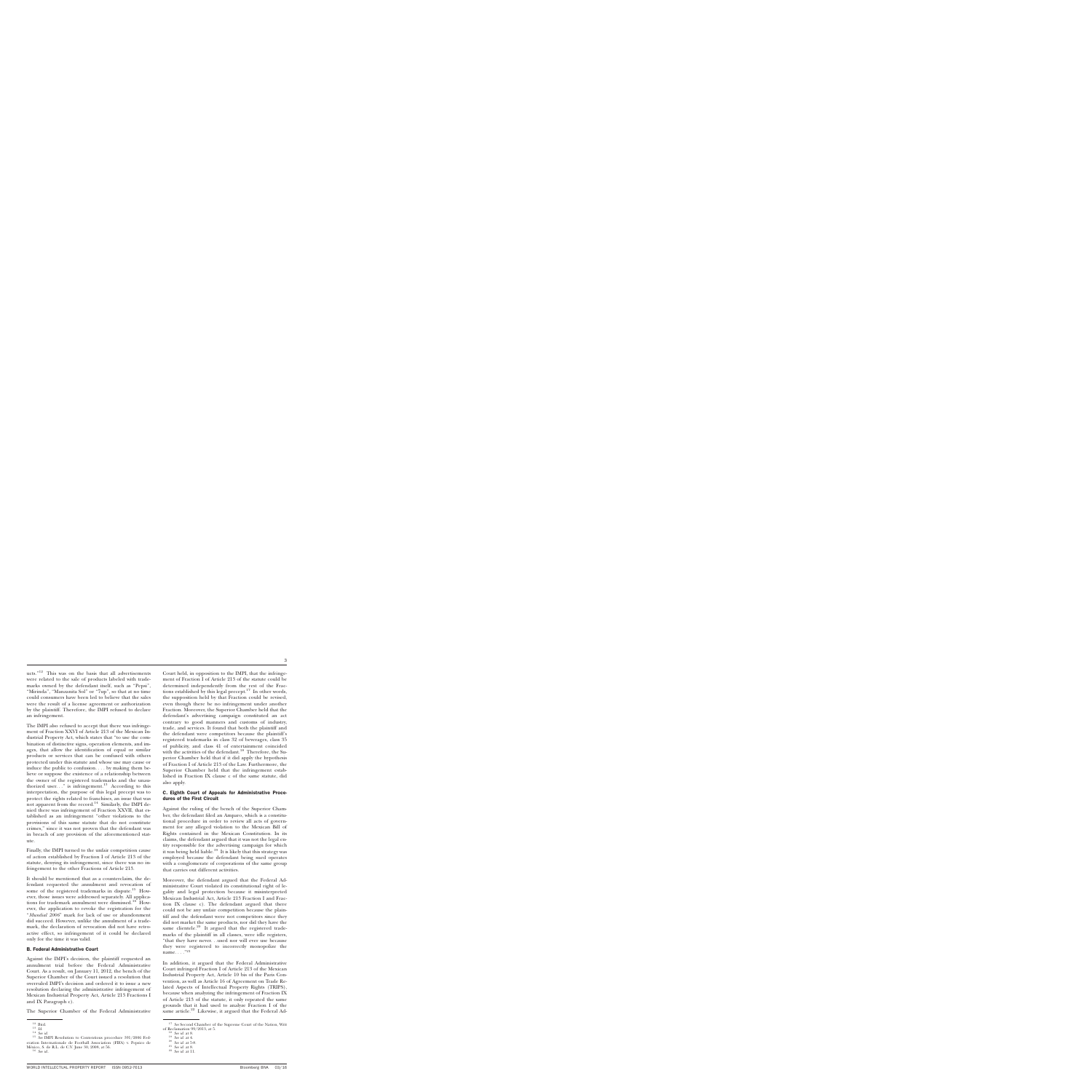ministrative Court unduly granted legal protection to the Spanish translation of a trademark registered in English, since the law does not recognize such protection.<sup>23</sup>

The Eighth Court of Appeals for Administrative Procedures of the First Circuit declared inadmissible and inoperative all the alleged claims, endorsing the final judgment of the Superior Chamber of Federal Administrative Court.<sup>24</sup>

It is noteworthy that the criteria established by the Court of Appeals, namely that it is not necessary to commercialize the same goods or to have direct competition for the concept of unfair competition to apply. It may seem as an anachronism, which brings together competitors who are not related or covered by the same class of trademark, by circumstantial facts such a World Cup. However, in this case there were 45 trademark registrations that cover the 45 classes of trademark. Therefore, the alleged infringement only covered acts under the specific classification in which the trademark was registered. This consideration would make it clear that there would not be unfair competition if the alleged infringement referred to different classifications, an issue that is not mentioned or resolved.

Another interesting point is that an infringement can still be committed by the defendant by itself or by third parties. This gives an extremely broad scope to the legal precepts being analyzed.

By analyzing the judgment of the Court of Appeals regarding unfair competition, the Court quoted extensively from several scholars on the subject, including one book published in Buenos Aires, Argentina and another one on Spanish law.25 Since these citations take up many pages of the judgment,<sup>26</sup> they are presumably meant as a justification of the aforementioned criteria. The texts mentioned establish that there are no uniform criteria regarding the scope of the unfair competition. It seems that the Court of Appeals uses an exercise of comparative law to interpret the scope of unfair competition. However, in these cases, comparative law should have come from case law given in the country of reference, not only by a foreign author, and thus the Court of Appeals seems to lose its purpose of interpreting the applicable existing law, that is to say case law of Paris Convention countries. Instead, the Court of Appeals took care to interpret what either author said.

The judgment of the Court of Appeals is also of great interest in its interpretation of Fraction I of Article 213 of the statute, establishing unfair competition, since this criteria is different from the approach given by IMPI.

Moreover, of great significance is the principle that es-

tablishes that the use of the word "official" is a hallmark of unfair competition.

Finally, there is the benchmark that establishes that Mexican Industrial Property Act Article 213 Fraction IX clause c) is a specific case of unfair competition, because it would necessarily apply at the same time as the general case of unfair competition established in Fraction I of the same Article. That is, there are two different cases; the first one independent of any other case, but always applicable whenever specific unfair competition as indicated in fraction IX, clause c) has been established.

#### D. Second Chamber of the Supreme Court of Justice of the Nation. Writ of Reclamation 99/2013.

On January 30, 2013, the President of the Supreme Court issued a resolution in which he dismissed Pepsi's appeal $^{27}$  as groundless. This occurred because in its writ of Amparo Pepsi did not state any violation to the Bill of Rights by the Federal Administrative Court, but only argued "matters of mere statutory interpretation."<sup>28</sup> So, if the claim is not related to violations to the Bill of Rights, then the Supreme Court should not hear the case.

In relation to the claim, Pepsi basically stated that the Eighth Court of Appeals for Administrative Procedures of the First Circuit misinterpreted the scope of Article 10 bis of the Paris Convention and this was a violation to the Bill of Rights, specifically Article 133 of the Mexican Constitution that establishes the hierarchy of rules in the Mexican legal system.29 Pepsi also stated that the scope granted by the Court of Appeals to Article 10 bis of the Paris Convention, in the way that unfair competition ''unjustifiably expanded the scope of the provision."<sup>30</sup> Therefore, Pepsi argued that the foregoing creates a problem in relation to Article 133 of the Constitution.

The Second Chamber found that these arguments were groundless, since the Court of Appeals only ''invoked Article 10 bis of the Paris Convention."<sup>31</sup> The Court of Appeals merely quoted Article 10 of the Paris Convention; therefore, it cannot be argued that the Collegiate Court "has made the interpretation of Article 10 bis of the Paris Convention. . . .''<sup>32</sup> Furthermore, the Second Chamber established that in its claim included in the writ of Amparo, Pepsi did not request the interpretation of Article 10 bis of the Paris Convention and only mentioned that Mexican Industrial Property Act Article 213 had been incorrectly interpreted.

As a result, in a resolution dated March 13, 2013, the Second Chamber of the Supreme Court declared the Writ of Reclamation unfounded.<sup>33</sup> Therefore, it affirmed the resolution issued by the Superior Chamber of the Federal Administrative Court. In this resolution the Federal Administrative Court ruled infringement in favor of FIFA. Nevertheless, Pepsi did not lose

<sup>23</sup> *See id.* at 10. <sup>24</sup> *See id.* at 12. <sup>25</sup> *See* Eighth Collegiate Court in Administrative Subject of the First Circuit, Amparo Directo 320/2012, Plaintiff: \*\*\*\*\*\*\*\*\*\*, December 12, 2012. Judgment obtained through the Transparency System Information of the Council of the Federal Judiciary. Available at: [http://](http://www.cjf.gob.mx/infomex/) [www.cjf.gob.mx/infomex/,](http://www.cjf.gob.mx/infomex/) (accessed on November 8, 2015), at 157,

<sup>182, 183, 184, 185, 238.</sup> <sup>26</sup> *See id.* at 182-185, 186-191, 202- 223, 238-240.

<sup>27</sup> *See.* Eighth Court of Appeals for Administrative Procedures of the First Circuit, Writ of Reclamation 99/2013, at. 13.<br><sup>28</sup> *See id.* at 13-15.<br><sup>29</sup> *See id.* at 19, 21.<br><sup>31</sup> *See id.* at 23.<br><sup>32</sup> *See id.* at 29.<br><sup>33</sup> *See id.* at 43.